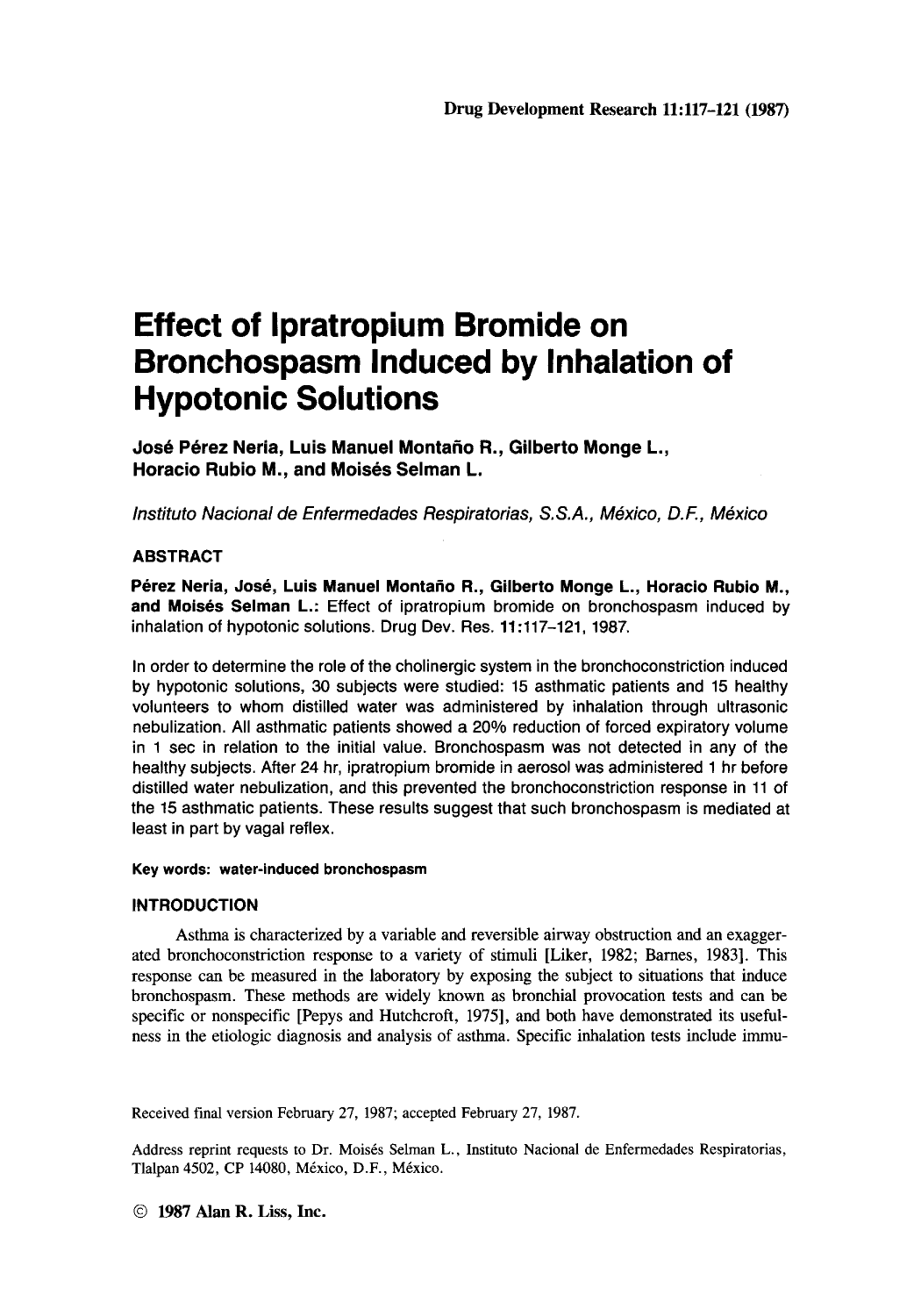nologic challenge with specific antigens [Permutt et al., 19771. Provocation tests of nonspecific responsiveness are usually performed with pharmacologic agents such as methacoline or histamine [Hargreave et al., 1981] or with response to physical stimuli such as exercise [Anderson, 1983].

On the other hand, it has been demonstrated that the inhalation of hypotonic solutions through ultrasonic nebulization is a sensitive, inexpensive, and useful nonspecific test that reveals the presence of bronchial hyperreactivity [Cheney and Butler, 1968; Allegra and Bianco, 1980; Pérez Neria et al., 1985].

Although the precipitating mechanism of bronchospasm by inhalation of hypotonic solutions is not known, several theories of its pathogenesis have been proposed. One of them suggested that inhalation of such solutions induces water loss from the respiratory mucosa leading to bronchial hyperreactivity [Elwood et al., 1982; Hahn et al., 1984]. On the other hand, other authors have reported that hypotonic solution induces the release of histamine from mast cells [Cheney and Butler, 1968; Schoeffel et al., 19811, which suggests a different mechanism.

The aim of the present study was to determine the possible role of the cholinergic system in the bronchospasm induced by inhalation of hypotonic solutions.

#### **PATIENTS AND METHODS**

Fifteen asthmatic patients and 15 healthy subjects of both sexes were studied. Exclusion criteria included diabetes, arterial hypertension, cardiovascular disease, respiratory infections, and being under steroid treatment.

In the asthmatic group, the age ranged from 17 to 58 years, with a mean of  $29.3 \pm 4.3$ years; there were four males and 11 females. The established diagnosis was "mixed" asthma, that is, induced by both immunologic and nonimmunologic stimuli. The duration of the disease varied from 2 to 28 years, with an average of  $7 \pm 1.8$  years. In the control group, the age ranged from 20 to 35 years with a mean of 26.6  $\pm$  1.2 years; there were ten males and five females.

Distilled water was administered by aerosol, through a De Vilbis Ultrasonic Nebulizer (Model 35B). Nebulization output was 6 ml/min. Inhalation was performed through a plastic mask with lateral holes of 2 cm in diameter connected to a polyvinyl tube 30 cm in length and 1.9 cm in diameter. The subjects studied did not receive any medication for **12** hr before the study.

In order to evaluate the presence of bronchospasm, the 1-sec forced expiratory volume  $(FEV<sub>1</sub>)$  was measured with a Neumoscan S-301 Spirometer. After a baseline spirometry determination, distilled water was administered by inhalation to the subjects.  $FEV<sub>1</sub>$  determinations were done every minute. The inhalation of water was continuous until a 20% or greater reduction in  $FEV<sub>1</sub>$  was observed. This volume represented the PC<sub>20</sub>. The inhaled dose of distilled water was calculated multiplying 6 ml/min by the elapsed time. If after 15 min a 20% reduction in  $FEV_1$  was not observed, then the test was stopped.

The same procedure was repeated 24 hr later, but the patients and controls received single doses of 40 *pg* (two puffs) of inhaled ipratropium bromide 1 hr before the challenge with distilled water.

Statistical analysis was done using the paired and non-paired Student t-test. P-values of .05 or less were considered to be statistically significant. Values are reported in the text as mean  $\pm$  SEM.

## **Drug**

Ingclheim). Ipratropium bromide in aerosol was the drug used in the experiment (Lab. Boehringer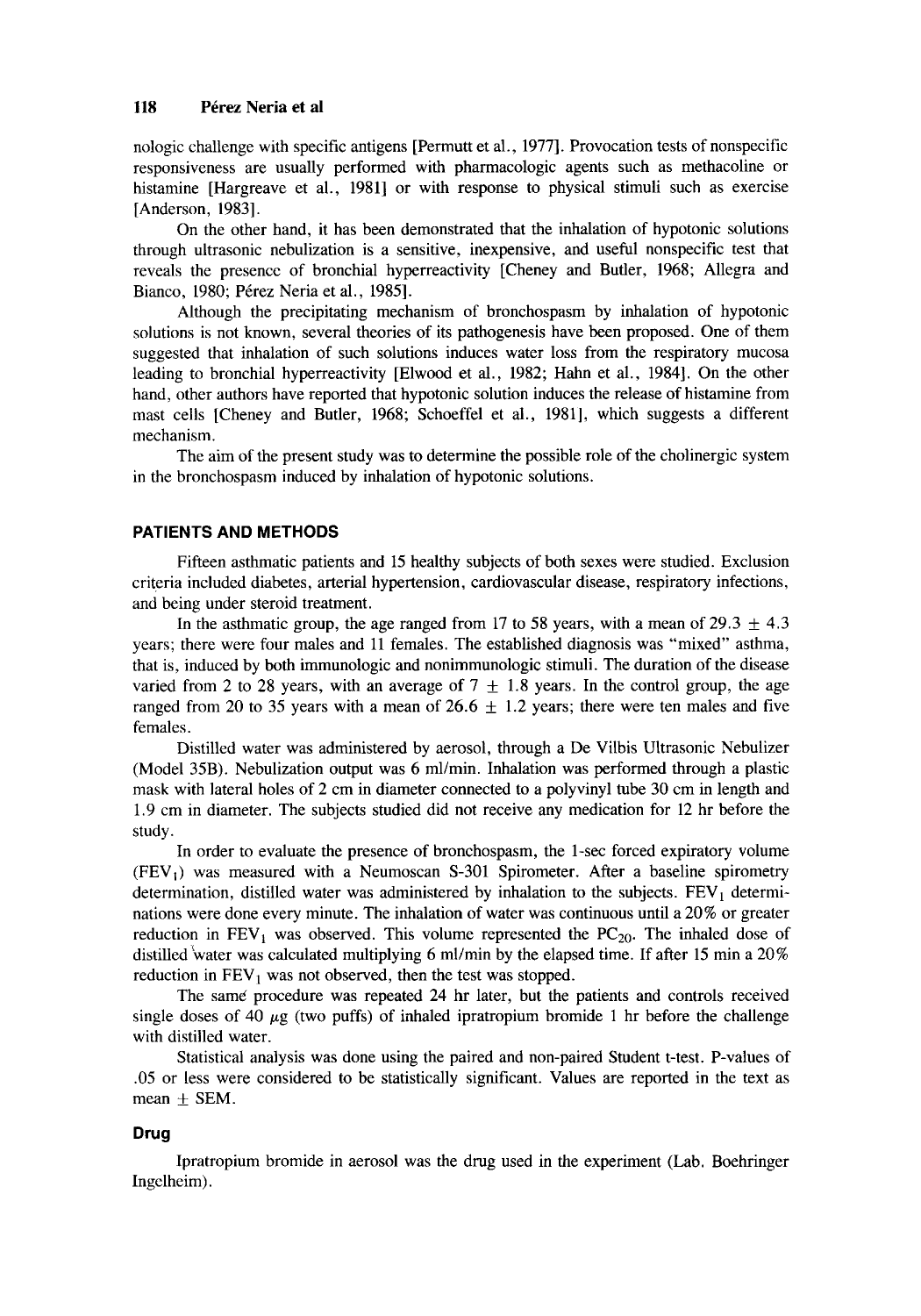#### **RESULTS**

Inhalation of distilled water in the asthmatic patients induced bronchospasm of the central airways as shown in Table 1.  $FEV<sub>1</sub>$  was increased after inhalation of distilled water and such difference was statistically significant ( $P < .05$ ). The percentage change in  $FEV<sub>1</sub>$  from baseline was  $-33.27 \pm 2.61$ . The changes in FEV<sub>1</sub> in all the asthmatic patients were 20% or higher. In relation to the time of inhalation, none of the asthmatic patients completed 15 min (Table 1).

After inhalation of ipratropium bromide, 11 of the 15 patients (73.3%) tolerated 15 min of nebulization distilled water (90 ml). These results compared to the ones obtained without ipratropium bromide showed a difference that was stastistically significant (P < *.05)* (Table1).

On the other hand, a statistically significant difference  $(P < .001)$  was observed in the percentage change in  $FEV<sub>1</sub>$  induced by the hypotonic solution before and after administration of ipratropium bromide. In other words, premedication with this cholinergic antagonist prevented the bronchoconstriction response of the central airways to the inhalation of distilled water (Fig. 1).

In the control group there was no statistically significant difference in  $FEV<sub>1</sub>$  under baseline conditions and after inhalation of distilled water (Table **2).** The percentage change in FEV<sub>1</sub> from baseline was +13.4  $\pm$  5.48, a positive difference in contrast to the negative difference found in the asthmatic group (Fig. 1).

The percentage change in  $FEV<sub>1</sub>$  from baseline in male patients after nebulization distilled water was  $-35.39 \pm 5.31$  and in females it was  $-33.21 \pm 3.08$ . After premedication of ipratropium bromide these values were  $-5.04 \pm 6.46$  and  $-12.96 \pm 4.97$ , respectively. In both groups there were no statistically significant differences.

#### **DISCUSSION**

Our data suggest that the ipratropium bromide pretreatment attenuates the bronchoconstriction response elicited by inhalation of hypotonic solutions in 11 of the 15 asthmatic subjects.

The mechanism through which these hypotonic solutions induce bronchospasm has not been elucidated. However, it has been proposed that the inhalation of such solutions can lead, owing **to** changes in osmolarity, to water loss from the respiratory mucosa and, in the long run, to an increase in the bronchial hyperreactivity [Elwood et al., 1982; Hahn et al., 19841.

On the other hand, it has been demonstrated that there **is** a small population of luminal mast cells in the airways of asthmatic patients that release chemical mediators to different stimuli including hypotonic solutions [Schoeffel et al., 1981; Barnes, 19831. Such released mediators, like histamine, increase the permeability of the airway, which would lead to an increased exposure **of** the surface irritant receptors [Hulbert et al., 1981; Hogg, 19821. Once these epithelial receptors are exposed, they are stimulated by the histamine released, evoking a bronchoconstrictor response through a vagal reflex [Gold et al., 1972; Dixon et al., 19791.

|                            | FEV (liters/sec) |                  | Time of<br>inhalation | Inhaled volume  |
|----------------------------|------------------|------------------|-----------------------|-----------------|
| $\overline{X}$ + SEM       | <b>Baseline</b>  | After inhalation | (min)                 | of water (ml)   |
| Distilled water            | $1.37 + 0.12$    | $0.91 \pm 0.08$  | $2.73 + 0.41$         | $16.4 \pm 2.45$ |
|                            |                  | (P < .05)        |                       |                 |
| Distilled water<br>plus IB | $1.46 \pm 0.16$  | $1.34 + 0.14$    | $11.87 \pm 1.37$      | $71.2 + 8.49$   |
|                            | (NS)             |                  | (P < .05)             | (P < .05)       |

TABLE 1. Results of FEV<sub>1</sub> Time and Volume Before and After Inhalation of Distilled Water and **After Administration of Ipratropium Bromide (IB) in the Asthmatic Group**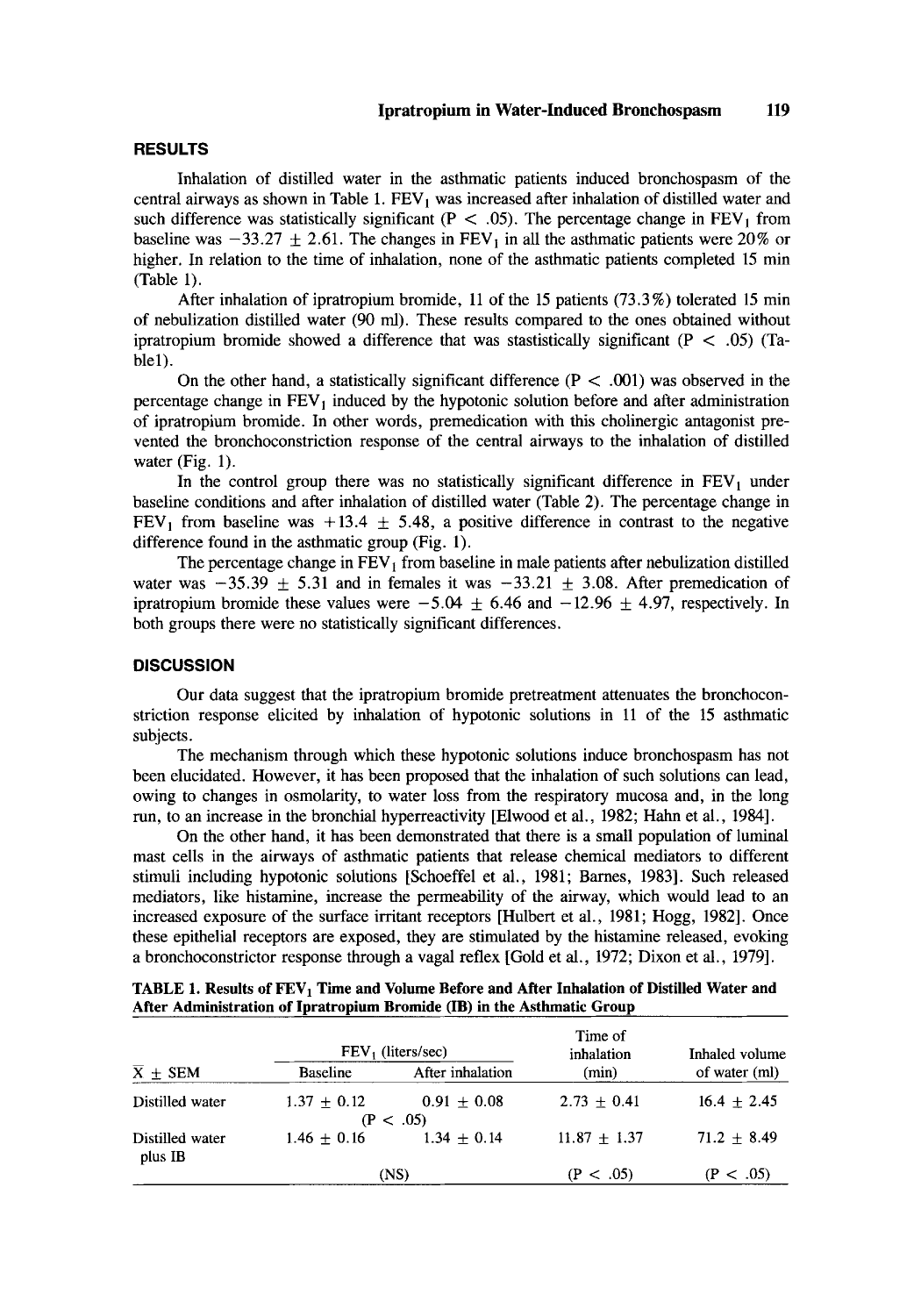

Fig. 1. The percentage change in FEV, before and after inhalation of distilled water in the control group and in the asthmatic group before and after inhalation of distilled water alone and plus ipratropium bromide (IB).

TABLE 2. Results of FEV<sub>1</sub> Time and Volume Determinations Before and After Inhalation of **Distilled Water in the Control Group** 

|                          |                 | $FEV_1$ (liters/sec) |                                |                                 |
|--------------------------|-----------------|----------------------|--------------------------------|---------------------------------|
|                          | <b>Baseline</b> | After<br>inhalation  | Time of<br>inhalation<br>(min) | Inhaled volume of<br>water (ml) |
| $\overline{X}$ $\pm$ SEM | $2.23 + 0.17$   | $2.47 + 0.15$        | $15 + 0$                       | $90 + 0$                        |

In the same context, another possible explanation of the bronchospasm induced by distilled water could be the permanent damage of the bronchial epithelium in asthmatic subjects [Hogg, 19821, which would lead to a greater exposition of the surface irritant receptors, and in this way the simple inhalation of a hypotonic solution would be enough to stimulate such receptors and induce bronchospasm by a vagal reflex.

In addition, there is evidence that mast cells have cholinergic receptors on their surface [Kaliner, 19771. In this way, **it** is possible that some mediators released by mast cells could be partially responsible for this bronchospasm. The prevention of water-induced bronchoconstriction by disodium cromoglycate suggests that biochemical mediator release may be involved in this reaction [Orr and **Cox,** 19691.

Other alternative hypotheses could be that airway cooling by room temperature aerosol or that the irritant effects of the aerosol particles of distilled water are responsible for bronchoconstriction, but these do not appear to be valid because ultrasonic aerosols of isotonic saline at room temperature do not cause bronchoconstriction [Eschenbacher et al., 19841.

Nevertheless, the fact that in our study ipratropium bromide clearly decreases the bronchospasm produced by distilled water, strongly suggests that this is due at least in part to